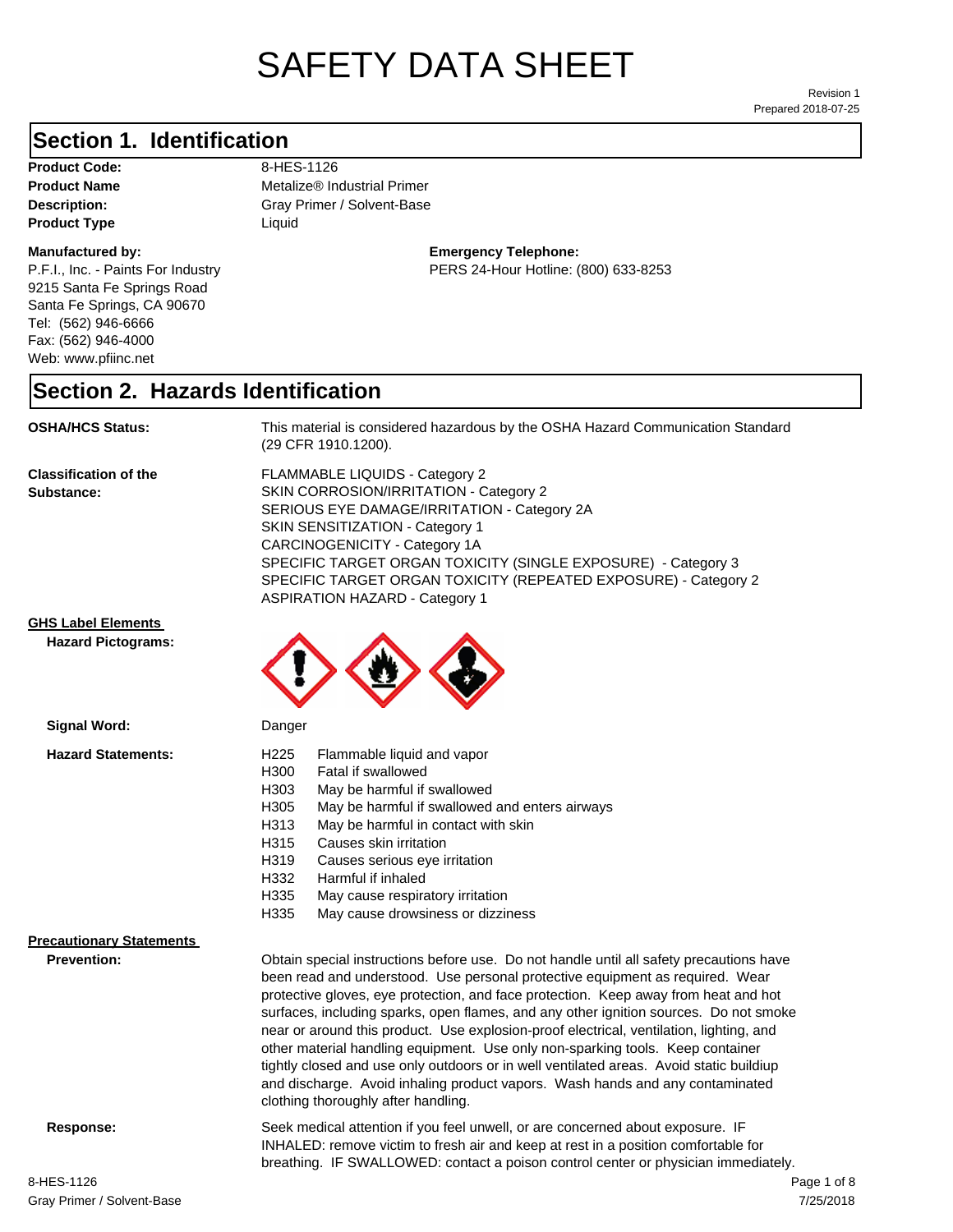|                                             | Do not induce vomiting. IN CASE OF SKIN OR HAIR CONTACT: remove all<br>contaminated clothing, and wash skin with soap and water. If irritation or rash occurs,<br>get medical attention. IF IN EYES: rinse with copious amounts of water for several<br>minutes. Remove contact lenses, if present and easy to do so. If eye irritation persists,<br>seek medical attention.                                                                                                                                                                                                                                                                                                                                                                                                                                                                                                                                                                                                                                             |
|---------------------------------------------|--------------------------------------------------------------------------------------------------------------------------------------------------------------------------------------------------------------------------------------------------------------------------------------------------------------------------------------------------------------------------------------------------------------------------------------------------------------------------------------------------------------------------------------------------------------------------------------------------------------------------------------------------------------------------------------------------------------------------------------------------------------------------------------------------------------------------------------------------------------------------------------------------------------------------------------------------------------------------------------------------------------------------|
| <b>Storage &amp; Disposal:</b>              | Store in a locked and secure environment. Store in a cool, well ventilated area away<br>from direct sunlight and heat. Dispose of contents and container in accordance with all<br>local, regional, state, and federal regulations.                                                                                                                                                                                                                                                                                                                                                                                                                                                                                                                                                                                                                                                                                                                                                                                      |
| <b>Supplemental Label</b><br>Elements:      | Ensure adequate ventilation at all times when using this product and when sanding the<br>dried film. Wear an appropriate, NIOSH approved particulate respirator. Follow all<br>respirator manufacturer's directions for proper use. Abrading or sanding this product's<br>dried film may release crystalline silica which has been shown to cause lung damage<br>and may cause cancer following long term exposure. Rags, sandpaper, steel wool,<br>and other abrading materials or waste containing this product may spontaneously<br>combust when improperly disposed of. Product contains solvents which can cause<br>permanent brain and nervous system damage. Intentional misuse by concentrating<br>and inhaling the contents of this product can be harmful or fatal. Do not transfer<br>contents to another container.<br>PROPOSITION 65 WARNING: this product contains chemicals known to the State of<br>California to cause cancer and birth defects or other reproductive harm.<br>FOR INDUSTRIAL USE ONLY. |
| <b>Hazards not otherwise</b><br>classified: | None known.                                                                                                                                                                                                                                                                                                                                                                                                                                                                                                                                                                                                                                                                                                                                                                                                                                                                                                                                                                                                              |

# **Section 3. Composition/Information on Ingredients**

| Chemical Name / CAS No                                                             |
|------------------------------------------------------------------------------------|
| Calcium Carbonate<br>1317-65-3<br>20 to 30%                                        |
| Talc<br>14807-96-6<br>20 to 30%                                                    |
| <b>Regular Mineral Spirits</b><br>64741-41-9<br>5 to 10%<br>Vapor Pressure: 2 mmHg |
| Naphtha<br>64742-89-8<br>5 to 10%<br>Vapor Pressure: 12 mmHg                       |
| <b>Mineral Spirits</b><br>8052-41-3<br>1 to 5%<br>Vapor Pressure: 2 mmHg           |
| <b>Titanium Dioxide</b><br>13463-67-7<br>1 to 5%                                   |
| Xylene<br>1330-20-7<br>1 to 5%<br>Vapor Pressure: 1.06 kPa                         |

# **Section 4. First Aid Measures**

#### **Description of First Aid Measures**

**Eye Contact:** Immediately flush eyes with copious amounts of water. Remove any contact lenses. Rinse for at least 10 minutes. Get medical attention.

Gray Primer / Solvent-Base 8-HES-1126 Page 2 of 8

**Inhalation:** Remove victim to fresh air and maintain in a rest position comfortable for breathing. If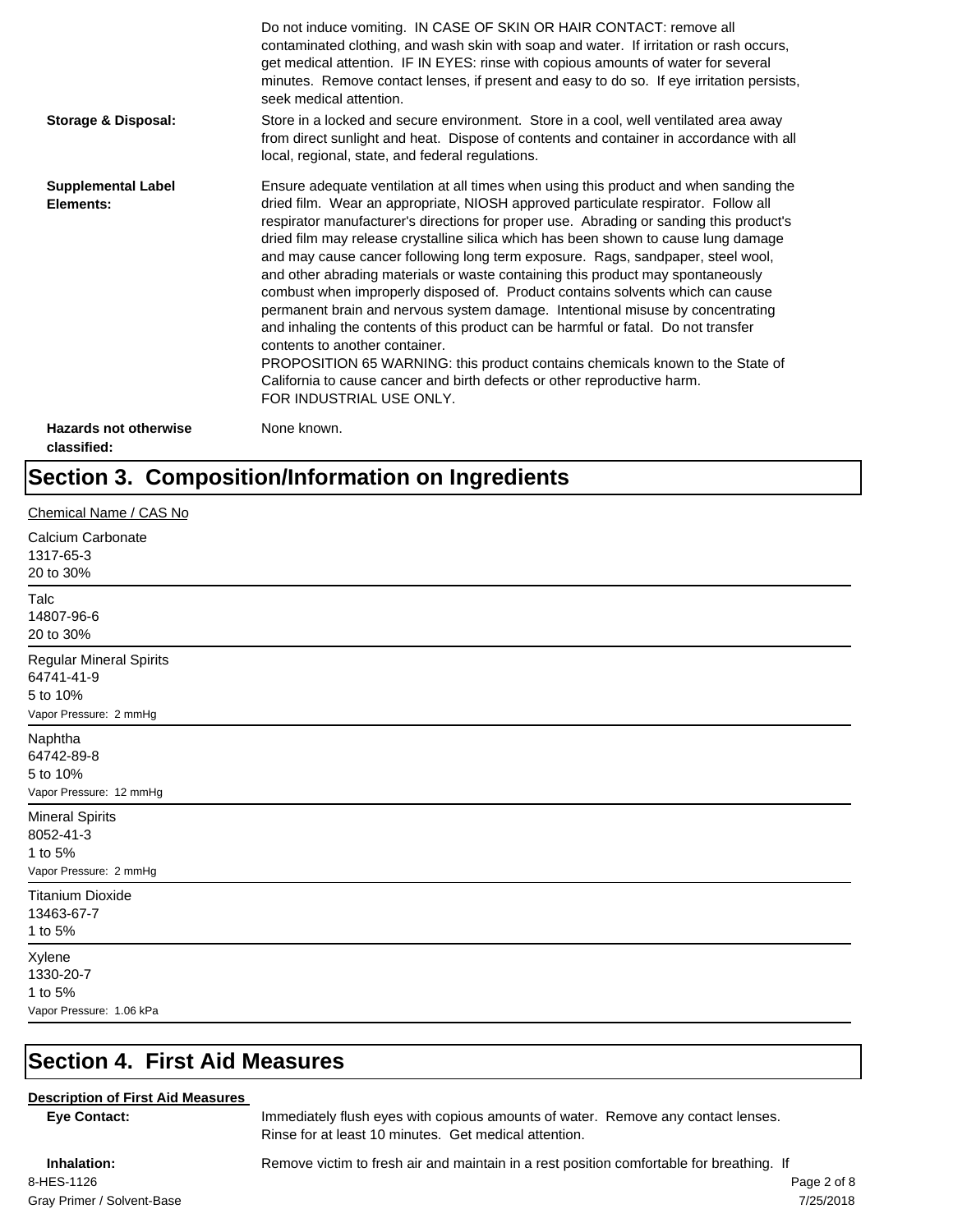|                                                     | fumes are still present, all rescuers should wear appropriate respirators. If victim<br>exhibits irregular breathing, trained personnel should provide artificial respiration or<br>oxygen. Mouth-to-mouth resuscitation may be dangerous. If necessary, contact a<br>poison control center or physician immediately. If victim is unconscious, place in a<br>recovery position and seek medical help immediately. Maintain an open airway for the<br>victim.                                                                                                                                                                                                                                                                                                                                                                         |
|-----------------------------------------------------|---------------------------------------------------------------------------------------------------------------------------------------------------------------------------------------------------------------------------------------------------------------------------------------------------------------------------------------------------------------------------------------------------------------------------------------------------------------------------------------------------------------------------------------------------------------------------------------------------------------------------------------------------------------------------------------------------------------------------------------------------------------------------------------------------------------------------------------|
| <b>Skin Contact:</b>                                | Wash affected areas with soap and water. Remove contaminated clothing and shoes.<br>Continue to rinse the affected area for at least ten minutes. Get medical attention if<br>discomfort continues. Avoid further exposure in the event of any symptoms or<br>complaints.                                                                                                                                                                                                                                                                                                                                                                                                                                                                                                                                                             |
| Ingestion:                                          | If product is ingested, contact a poison control center or a physician immediately. Do<br>not induce vomitting. Rinse mouth with water and remove dentures, if any. Remove<br>victim to fresh air and keep at rest in a comfortable position to facilitate breathing. If<br>the victim is conscious and the product has been swallowed, provide small quantities of<br>water to drink. Cease if the victim feels sick, as vomitting may be dangerous.<br>Aspiration hazard if swallowed. This product can enter the lungs and cause damage.<br>If vomitting occurs, the head should be kept low so that vomit does not enter the lungs.<br>Never administer anything by mouth to an unconscious person. If unconscious, place<br>in a recovery position while medical attention is sought. Maintain an open airway for<br>the victim. |
| <b>Potential Acute Health Effects</b>               |                                                                                                                                                                                                                                                                                                                                                                                                                                                                                                                                                                                                                                                                                                                                                                                                                                       |
| <b>Eye Contact:</b>                                 | Causes serious eye irritation.                                                                                                                                                                                                                                                                                                                                                                                                                                                                                                                                                                                                                                                                                                                                                                                                        |
| Inhalation:                                         | Can cause central nervous system depression. May cause drowsiness and dizziness<br>as well as respiratory irritation.                                                                                                                                                                                                                                                                                                                                                                                                                                                                                                                                                                                                                                                                                                                 |
| <b>Skin Contact:</b>                                | Causes skin irritation. May cause an allergic skin reaction.                                                                                                                                                                                                                                                                                                                                                                                                                                                                                                                                                                                                                                                                                                                                                                          |
| Ingestion:                                          | Can cause central nervous system depression. May be fatal if swallowed and allowed<br>to enter airways. Irritating to mouth, throat and stomach.                                                                                                                                                                                                                                                                                                                                                                                                                                                                                                                                                                                                                                                                                      |
| Over-Exposure Signs & Symptoms                      |                                                                                                                                                                                                                                                                                                                                                                                                                                                                                                                                                                                                                                                                                                                                                                                                                                       |
| <b>Eye Contact:</b>                                 | Adverse symptoms may include: pain or irritation, watering, redness.                                                                                                                                                                                                                                                                                                                                                                                                                                                                                                                                                                                                                                                                                                                                                                  |
| Inhalation:                                         | Adverse symptoms may include: respiratory tract irritation, coughing, nausea or<br>vomiting, headache, drowsiness or fatigue, dizziness or vertigo, unconsciousness.                                                                                                                                                                                                                                                                                                                                                                                                                                                                                                                                                                                                                                                                  |
| <b>Skin Contact:</b>                                | Adverse symptoms may include: irritation, redness.                                                                                                                                                                                                                                                                                                                                                                                                                                                                                                                                                                                                                                                                                                                                                                                    |
| Ingestion:                                          | Adverse symptoms may include: nausea, vomiting.                                                                                                                                                                                                                                                                                                                                                                                                                                                                                                                                                                                                                                                                                                                                                                                       |
|                                                     | <u>Indication of immediate medical attention and special treatment needed</u>                                                                                                                                                                                                                                                                                                                                                                                                                                                                                                                                                                                                                                                                                                                                                         |
| <b>Notes to Physician:</b>                          | Treat symptomatically. Contact poison treatment specialists if large quantities have<br>been ingested or inhaled.                                                                                                                                                                                                                                                                                                                                                                                                                                                                                                                                                                                                                                                                                                                     |
| <b>Specific Treatments:</b>                         | None specified.                                                                                                                                                                                                                                                                                                                                                                                                                                                                                                                                                                                                                                                                                                                                                                                                                       |
| <b>Protection of First Aid</b><br><b>Providers:</b> | No action should be taken involving any personal risk or without proper training. If<br>fumes are still present, rescuers should wear appropriate respirators or a self<br>contained breathing apparatus. Mouth-to-mouth resuscitation may be dangerous for<br>the first aid provider. Wash all contaminated clothing with soap and water before<br>removal.                                                                                                                                                                                                                                                                                                                                                                                                                                                                          |

# **Section 5. Fire Fighting Measures**

| <b>Extinguishing Media</b><br>Suitable Media:     | Dry chemical, CO2, water spray (fog), foam, dry sand.                                                                                                                                                                                                                                                                                                                                                             |
|---------------------------------------------------|-------------------------------------------------------------------------------------------------------------------------------------------------------------------------------------------------------------------------------------------------------------------------------------------------------------------------------------------------------------------------------------------------------------------|
| Unsuitable Media:                                 | Do not use water jet.                                                                                                                                                                                                                                                                                                                                                                                             |
| <b>Specific Hazards:</b>                          | The material contains flammable liquid and vapor. Closed containers may explode<br>when exposed to extreme heat as a result of buildup of steam. Vapors may form<br>explosive mixtures with air. Vapors can travel to a source of ignition and flash back.<br>Keep containers tightly closed and isolate from heat, electrical equipment, sparks, and<br>open flames. No unusual fire or explosion hazards noted. |
| <b>Special Firefighting</b><br><b>Procedures:</b> | Water may be used to cool closed containers to prevent pressure buildup and possible<br>autoignition or explosion. Evacuate area and fight fire from safe distance. Containers                                                                                                                                                                                                                                    |
| 8-HES-1126                                        | Page 3 of 8                                                                                                                                                                                                                                                                                                                                                                                                       |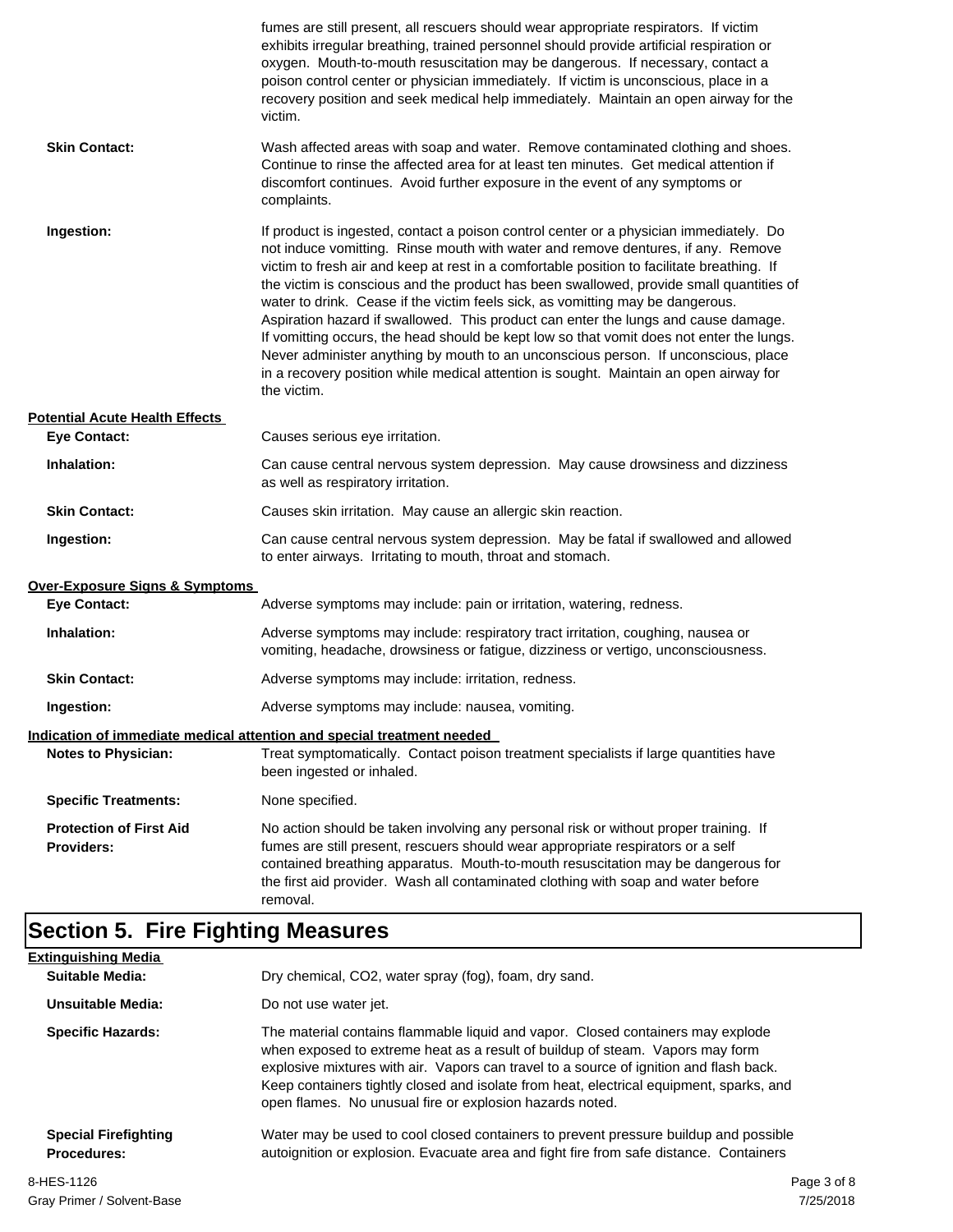may explode when heated. Firefighters should wear appropriate protective equipment and self-contained breathing apparatus with a full face-piece operated in positive pressure mode.

#### **Section 6. Accidental Release Measures**

| <b>Environmental Precautions:</b>                               | Avoid dispersal of spilled material and runoff from contacting soil, waterways, drains,<br>and sewers. Inform the relevant authorities if the product has caused environmental<br>pollution.                                                                                                                                                                                                                                                                                                                                                                                        |
|-----------------------------------------------------------------|-------------------------------------------------------------------------------------------------------------------------------------------------------------------------------------------------------------------------------------------------------------------------------------------------------------------------------------------------------------------------------------------------------------------------------------------------------------------------------------------------------------------------------------------------------------------------------------|
| <b>Steps to be Taken if Material</b><br>is Released or Spilled: | Contain spilled liquid with sand or earth. Do not use combustible materials such as<br>sawdust. Eliminate all ignition sources and use explosion-proof equipment. Place<br>material in a container and dispose of according to local, regional, state, and federal<br>regulations. Ventilate area and remove product with inert absorbent and non-sparking<br>tools. Do not incinerate closed containers.                                                                                                                                                                           |
| <b>Small Spills:</b>                                            | Stop leak if doing so can be done without risk. Remove containers from spill area.<br>Use non-sparking tools. Dilute with water and mop up if water-soluble. If not<br>water-soluble, absorb with inert dry material and place in appropriate waste container.<br>Dispose of via a licensed waste disposal contractor.                                                                                                                                                                                                                                                              |
| <b>Large Spills:</b>                                            | Stop leak if doing so can be done without risk. Remove containers from spill area.<br>Use non-sparking tools. Approach the release from upwind. Prevent entry into<br>sewers, waterways, basements, or confined areas. Wash spillages into an effluent<br>treatment plant or proceed as follows: contain and collect spillage with inert absorbent<br>materials and place in a container for disposal according to local regulations. Dispose<br>of via a licensed waste disposal contractor. See Section 1 for emergency contact<br>information and Section 13 for waste disposal. |

#### **Section 7. Handling and Storage**

**Handling:** Wash thoroughly after handling. Eating, drinking, and smoking should be prohibited in areas where this material is handled, stored, and processed. Wash hands and face before eating or drinking. Remove contaminated clothing and launder before reuse. Use only with adequate ventilation. Follow all SDS and label precautions even after container is emptied, as it may retain product residues. Avoid breathing fumes, vapors, or mist. Avoid contact with eyes, skin, and clothing.

Storage: Store in a dry, cool, well ventilated place. Keep container tightly closed while not in use. Isolate from heat, electrical equipment, sparks, and open flame. Do not store above 120 degrees Fahrenheit. Store large quantities in buildings designed and protected for storage of NFPA Class II combustible liquids. Protect from heat, moisture, and foreign materials.

#### **Section 8. Exposure Controls/Personal Protection**

| Chemical Name / CAS No<br>Calcium Carbonate<br>1317-65-3<br>20 to 30%              | <b>OSHA Exposure Limits</b><br>15 mg/m3 | <b>ACGIH Exposure Limits</b><br>10 mg/m3 | <b>Other Exposure Limits</b> |
|------------------------------------------------------------------------------------|-----------------------------------------|------------------------------------------|------------------------------|
| Talc<br>14807-96-6<br>20 to 30%                                                    | 20 mppcf                                | $2$ mg/m $3$                             |                              |
| <b>Regular Mineral Spirits</b><br>64741-41-9<br>5 to 10%<br>Vapor Pressure: 2 mmHg | $100$ ppm                               | 100 ppm                                  |                              |
| Naphtha<br>64742-89-8<br>5 to 10%<br>Vapor Pressure: 12 mmHg                       | 500 ppm                                 | 300 ppm                                  |                              |
| <b>Mineral Spirits</b>                                                             | 100 ppm                                 | 100 ppm                                  |                              |
| 8-HES-1126                                                                         |                                         |                                          | Page 4 of 8                  |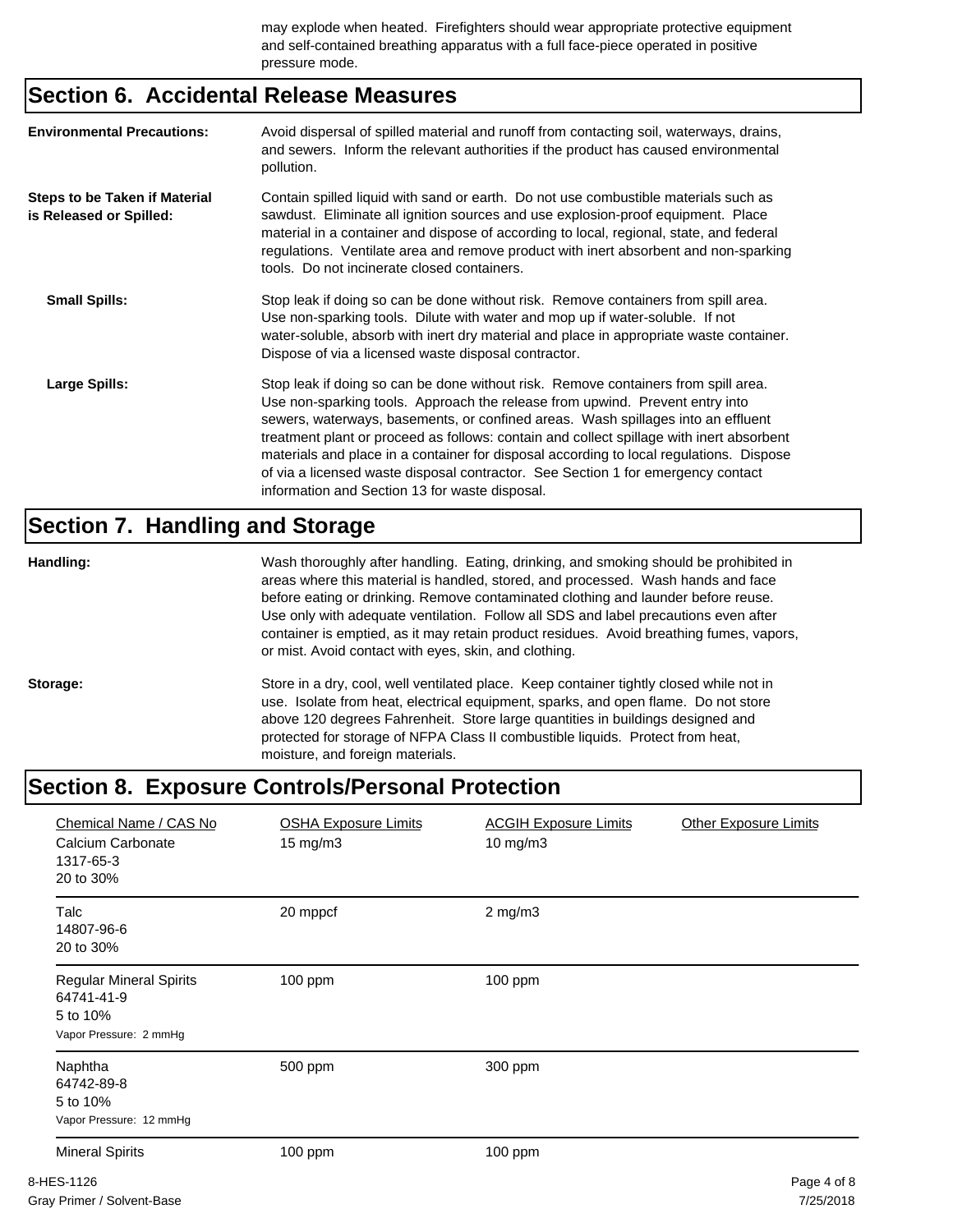1 to 5% Vapor Pressure: 2 mmHg

| <b>Titanium Dioxide</b><br>13463-67-7<br>1 to 5%           | $5$ mg/m $3$                                                                                                                                                                                                                                                                                                                        | 10 mg/m3                                                                                                                                                                                                                                                                                                                                                                                                                                                                                                                                                                                                                                                                                                                                                                                      |  |  |
|------------------------------------------------------------|-------------------------------------------------------------------------------------------------------------------------------------------------------------------------------------------------------------------------------------------------------------------------------------------------------------------------------------|-----------------------------------------------------------------------------------------------------------------------------------------------------------------------------------------------------------------------------------------------------------------------------------------------------------------------------------------------------------------------------------------------------------------------------------------------------------------------------------------------------------------------------------------------------------------------------------------------------------------------------------------------------------------------------------------------------------------------------------------------------------------------------------------------|--|--|
| Xylene<br>1330-20-7<br>1 to 5%<br>Vapor Pressure: 1.06 kPa | 100 ppm                                                                                                                                                                                                                                                                                                                             | 100 ppm                                                                                                                                                                                                                                                                                                                                                                                                                                                                                                                                                                                                                                                                                                                                                                                       |  |  |
| <b>Engineering Controls:</b>                               |                                                                                                                                                                                                                                                                                                                                     | Use process enclosures, local exhaust ventilation, or other engineering controls to<br>keep worker exposure to airborne contaminants below any recommended or statutory<br>limits. The engineering controls also need to keep gas, vapor, or dust concentrations<br>below any lower explosive limits. Use explosion-proof ventilation equipment.                                                                                                                                                                                                                                                                                                                                                                                                                                              |  |  |
| <b>Environmental Controls:</b>                             | Emissions from ventilation or work process equipment should be checked to ensure<br>they comply with the requirements of environmental protection legislation. In some<br>cases, fume scrubbers, filters, and other engineering modifications to the process<br>equipment may be required to reduce emissions to acceptable levels. |                                                                                                                                                                                                                                                                                                                                                                                                                                                                                                                                                                                                                                                                                                                                                                                               |  |  |
| <b>Respiratory Protection:</b>                             | adequate protection.                                                                                                                                                                                                                                                                                                                | Use a properly fitted, air-purifying or air-fed respirator complying with an approved<br>standard if a risk assessment indicates this is necessary. Respiratory protection<br>programs that meet OSHA 1910.134 and ANSI Z88.2 requirements must be followed<br>when workplace conditions warrant a respirator's use. A NIOSH/MSHA approved<br>respirator with an organic vapor cartridge may be permissible under circumstances<br>where airborne concentrations are expected to exceed exposure limits. Protection<br>provided by air purifying respirators is limited. Use a positive pressure, air supplied<br>respirator if there is any potential for an uncontrolled release, exposure levels are not<br>known, or in any circumstances where air purifying respirators may not provide |  |  |
| <b>Skin Protection:</b>                                    | used.                                                                                                                                                                                                                                                                                                                               | Use impervious, chemical resistant gloves to prevent prolonged skin contact and<br>absorption of material through the skin. Nitrile or neoprene gloves may afford<br>adequate protection. Personal protective equipment for the body should be selected<br>based on the task being performed and the risks involved, and should be approved by<br>a specialist before handling this product. Where there is a risk of ignition from static<br>electricity, wear anti-static protective clothing. For best protection, the clothing should<br>include anti-static boots, gloves, and overalls. Appropriate footwear should always be                                                                                                                                                           |  |  |
| Eye Protection:                                            | times to protect against splashes of liquids.                                                                                                                                                                                                                                                                                       | Safety eyewear, such as splash goggles or a full face shield, should be worn at all                                                                                                                                                                                                                                                                                                                                                                                                                                                                                                                                                                                                                                                                                                           |  |  |
| <b>Hygienic Measures:</b>                                  |                                                                                                                                                                                                                                                                                                                                     | Wash thoroughly with soap and water before eating, drinking, or smoking. Remove<br>contaminated clothing immediately and launder before reuse.                                                                                                                                                                                                                                                                                                                                                                                                                                                                                                                                                                                                                                                |  |  |

#### **Section 9. Physical and Chemical Properties** Physical State: Liquid

| Odor:                   | Solvent odor      |
|-------------------------|-------------------|
|                         |                   |
| Vapor Density           | Heavier than air  |
| Vapor Density           | 4.34              |
| Vapor Pressure          | 6 mmHq            |
| <b>Evaporation Rate</b> | Slower than ether |
| Boiling Range           | 85 to 157 C       |
| Specific Gravity (SG)   | 1.404             |
| Material VOC (Lb / Gal) | 2.26              |
| Material VOC $(q/L)$    | 270.93            |
| Coating VOC (Lb/Gal)    | 2.29              |
| Coating VOC (g/L)       | 274.63            |
| Flash Point:            | 32 C (90 F)       |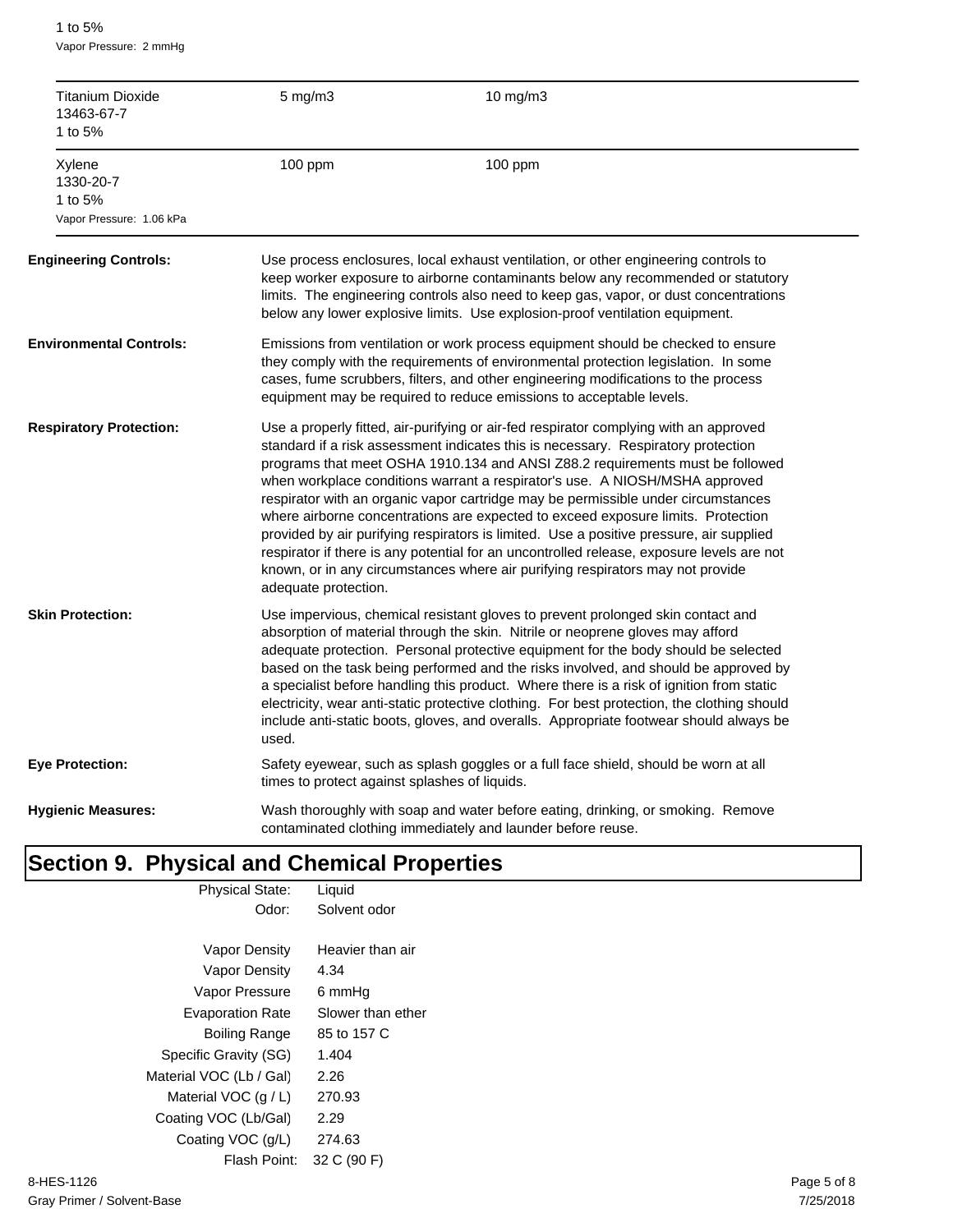Autoignition: Will not occur LEL: 1.0 % UEL: 8.0 % Partition Coefficient, Not available n-octanol/water: Auto-ignition temperature: Not available

## **Section 10. Stability and Reactivity**

| <b>Conditions to Avoid:</b>      | Avoid temperatures above 120 degrees Fahrenheit. Avoid all possible sources of<br>ignition. Do not pressurize, cut, weld, braze, drill, or expose containers to heat. Do not<br>allow vapor to accumulate in low or confined areas. Avoid contact with strong acid and<br>strong bases. |
|----------------------------------|-----------------------------------------------------------------------------------------------------------------------------------------------------------------------------------------------------------------------------------------------------------------------------------------|
| Incompatibility:                 | Incompatible with strong oxidizing agents.                                                                                                                                                                                                                                              |
| <b>Hazardous Decomposition:</b>  | By open flame, carbon monoxide and carbon dioxide. When heated to decomposition,<br>product emits acrid smoke and irritating fumes. Contains solvents which may form<br>carbon monoxide, carbon dioxide, and formaldehyde.                                                              |
| <b>Hazardous Polymerization:</b> | Will not occur under normal conditions.                                                                                                                                                                                                                                                 |
| Stability:                       | The product is stable.                                                                                                                                                                                                                                                                  |

# **Section 11. Toxicological Information**

| <b>Eye Contact:</b>     | Causes serious eye irritation.                                                                                                                                                                                                                                                                                                                                                                                                                                                                                                                                                                                                                                                                                                                                                                                                                                                                                                                                                                                                                                                                                                                                                                                                                                                                                                                                                                                       |             |
|-------------------------|----------------------------------------------------------------------------------------------------------------------------------------------------------------------------------------------------------------------------------------------------------------------------------------------------------------------------------------------------------------------------------------------------------------------------------------------------------------------------------------------------------------------------------------------------------------------------------------------------------------------------------------------------------------------------------------------------------------------------------------------------------------------------------------------------------------------------------------------------------------------------------------------------------------------------------------------------------------------------------------------------------------------------------------------------------------------------------------------------------------------------------------------------------------------------------------------------------------------------------------------------------------------------------------------------------------------------------------------------------------------------------------------------------------------|-------------|
| <b>Skin Contact:</b>    | Prolonged or repeated skin contact may cause irritation. Allergic reactions are<br>possible.                                                                                                                                                                                                                                                                                                                                                                                                                                                                                                                                                                                                                                                                                                                                                                                                                                                                                                                                                                                                                                                                                                                                                                                                                                                                                                                         |             |
| Inhalation:             | Harmful if inhaled. High gas, vapor, mist, or dust concentrations may be harmful if<br>inhaled. Avoid breathing fumes, spray, vapors, or mist. May cause headaches and<br>dizziness. High vapor concentrations are irritating to the eyes, nose, throat, and lungs.<br>Prolonged or excessive inhalation may cause respiratory tract irritation.                                                                                                                                                                                                                                                                                                                                                                                                                                                                                                                                                                                                                                                                                                                                                                                                                                                                                                                                                                                                                                                                     |             |
| Ingestion:              | Harmful or fatal if swallowed. Aspiration hazard if swallowed; can enter lungs and<br>cause damage.                                                                                                                                                                                                                                                                                                                                                                                                                                                                                                                                                                                                                                                                                                                                                                                                                                                                                                                                                                                                                                                                                                                                                                                                                                                                                                                  |             |
| <b>Chronic Hazards:</b> | High concentrations may lead to central nervous system effects (drowsiness,<br>dizziness, nausea, headaches, paralysis, burred vision) and damage. Reports have<br>associated repeated and prolonged occupational overexposure to solvents with<br>permanent brain and nervous system damage. Contains carbon black pigment.<br>Chronic inflammation, lung fibrosis, and lung tumors have been observed in<br>experimental tests involving rats exposed to excessive concentrations of carbon black<br>and several insoluble dust particles for long periods of time. Tumors have not been<br>observed in other species under similar circumstances. Epidemiological studies of<br>North American workers show no evidence of clinically significant negative health<br>effects from occupational exposure to carbon black. Carbon black is listed as a Group<br>2B - Possibly Carcinogenic to Humans, by IARC and is proposed to be listed as A4 -<br>Not Classified as a Human Carcinogen by the American Conference of Governmental<br>Industrial Hygienists. Significant exposure is unlikely during typical application of this<br>product by roller or brush. Risk of overexposure depends on the duration and level of<br>exposure to dust from such processes as repeated sanding of dried surfaces, or<br>inhalation of spray mist, and the actual concentration of carbon black in the product<br>formula. |             |
|                         | Product contains titanium dioxide, which is listed as a Group 2B - Possibly<br>Carcinogenic to Humans by IARC. No significant exposure to titanium dioxide is<br>anticipated while using this product, in which titanium dioxide is bound to other<br>materials including resin and other pigments, during brush or rolling application.<br>Overexposure risks depend on duration and level of exposure to dust, such as from<br>repeated sanding of this product's dried film, or inhalation of spray mist, and the actual<br>concentration of titanium dioxide in the product formula. For additional information,<br>refer to IARC Monograph, Volume 93, 2010.                                                                                                                                                                                                                                                                                                                                                                                                                                                                                                                                                                                                                                                                                                                                                    |             |
| 8-HES-1126              |                                                                                                                                                                                                                                                                                                                                                                                                                                                                                                                                                                                                                                                                                                                                                                                                                                                                                                                                                                                                                                                                                                                                                                                                                                                                                                                                                                                                                      | Page 6 of 8 |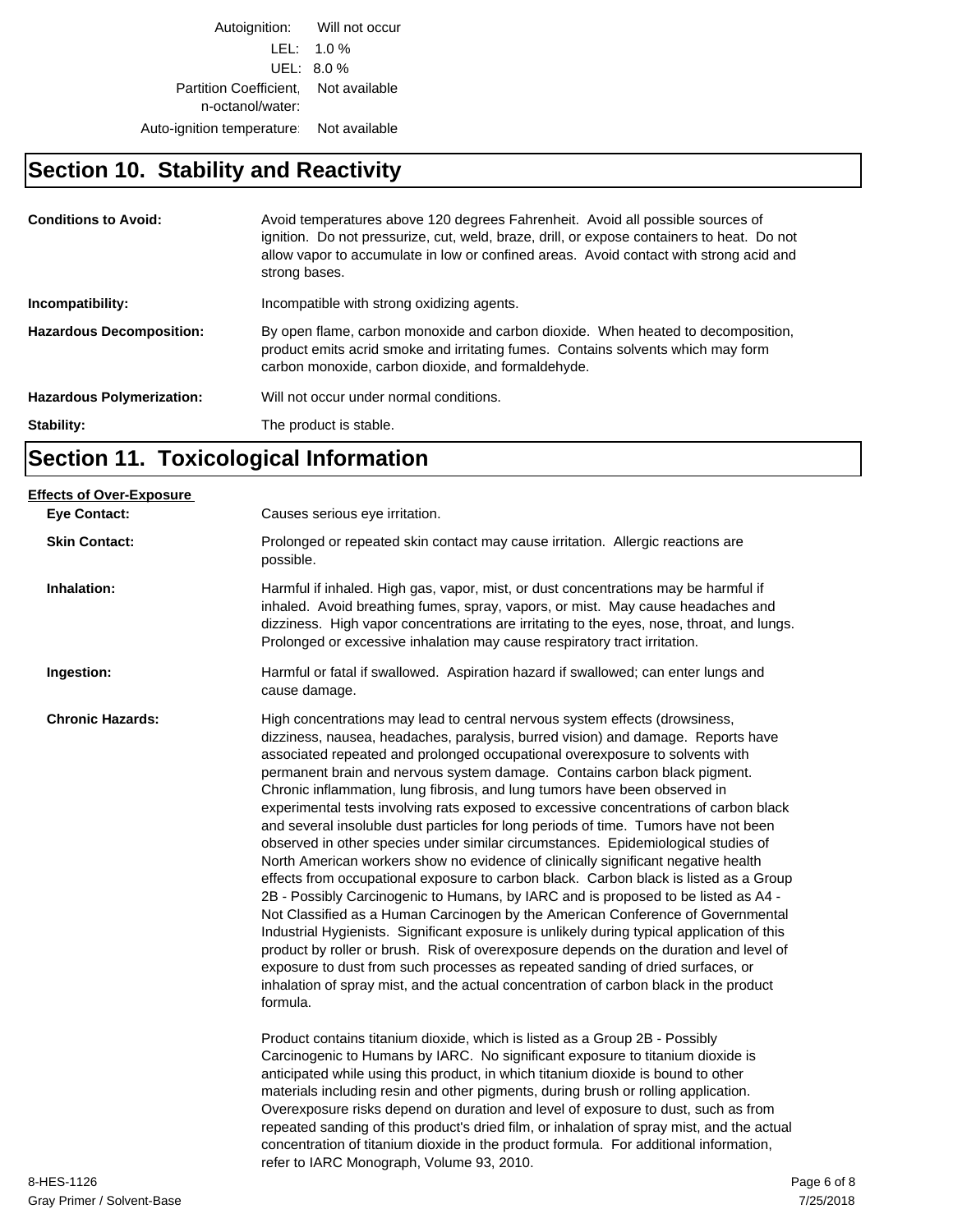**Primary Routes of Entry:** Eye contact, ingestion, inhalation, absorption through the skin, skin contact.

**Acute Toxicity Values:** Acute effects of this product have not been tested. Available data on individual components, if any, will be listed below.

#### **Section 12. Ecological Information**

**Ecological Information:** Product is a mixture of listed components.

#### **Section 13. Disposal Information**

**Disposal Considerations:** The generation of waste should be avoided or minimized wherever possible. Disposal of this product, solutions, and any by-products should at all times comply with relevant environmental protection regulations and waste disposal regulations, in addition to any local or regional restrictions which may be in effect. Surplus and non-recyclable products should be disposed of via a licensed waste disposal contractor. Waste should not be disposed of untreated to the sewer unless fully compliant with the requirements of all authorities with jurisdiction. Waste packaging should be recycled whenever possible. Incineration or landfill should only be considered when recycling is not feasible. Take care when handling empty containers as they may retain some residual product. Vapor from residue may create a flammable or explosive atmosphere within the used container. Do not expose empty containers to heat or sparks, and do not weld, cut, or grind used containers unless they have been thoroughly cleaned. Avoid contact of spilled material with soil, waterways, drains, and sewer systems.

## **Section 14. Transport Information**

|                          | Domestic (US DOT) | <b>International (IMDG)</b> | Air (IATA) | Canada (TDG) |
|--------------------------|-------------------|-----------------------------|------------|--------------|
| <b>UN Number:</b>        | 1263              | 1263                        | 1263       | 1263         |
| <b>UN Shipping Name:</b> | Paint             | Paint                       | Paint      | Paint        |
| <b>Hazard Class:</b>     | 3                 | 3                           | 3          | 3            |
| <b>Packing Group:</b>    | Ш                 | Ш                           | Ш          |              |
| <b>Limited Quantity:</b> | Yes               | Yes                         | Yes        | Yes          |

**Special Considerations:** The presence of a shipping description for a particular mode of transport does not indicate that the product is packaged suitably for that mode of transport. All packaging should be reviewed for suitability prior to shipment, so that compliance with applicable regulations can be ensured. Compliance with all applicable regulations is the sole responsibility of the person offering the product for transport. Persons loading and unloading dangerous goods should be trained in all the risks associated with the substances at hand, and on all actions to be taken in case of an emergency situation.

## **Section 15. Regulatory Information**

| <b>U.S. Federal Regulations</b> |                                                                                                                       |  |
|---------------------------------|-----------------------------------------------------------------------------------------------------------------------|--|
| <b>CERCLA - SARA Hazard</b>     | This product has been reviewed according to the EPA hazard categories promulgated by                                  |  |
| Category:                       | Sections 311 and 312 of the Superfund Amendment and Reauthorization Act of 1986.                                      |  |
|                                 | known as SARA Title III, and is considered to meet the following categories under<br>applicable conditions:           |  |
|                                 | Fire Hazard, Acute Health Hazard, Chronic Health Hazard                                                               |  |
| <b>SARA Section 313:</b>        | This product contains the following substances subject to the reporting requirements of                               |  |
|                                 | Section 313 of Title III of the Superfund Amendment and Reauthorization Act of 1986 as<br>well as 40 CFR Section 372: |  |
| 8-HES-1126                      | Page 7 of 8                                                                                                           |  |
|                                 |                                                                                                                       |  |